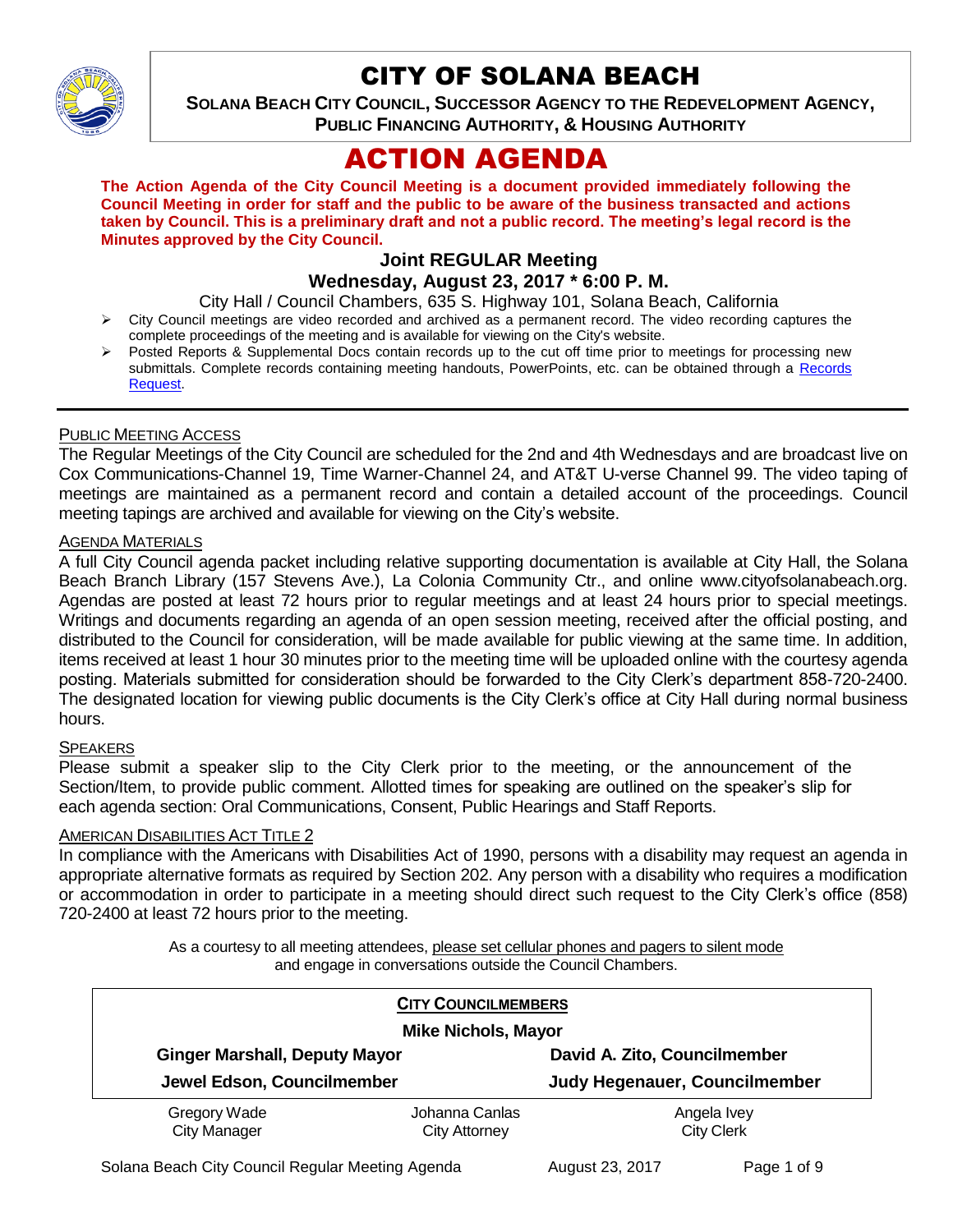#### SPEAKERS:

Please submit your speaker slip to the City Clerk prior to the meeting or the announcement of the Item. Allotted times for speaking are outlined on the speaker's slip for Oral Communications, Consent, Public Hearings and Staff Reports.

#### READING OF ORDINANCES AND RESOLUTIONS:

Pursuant to Solana Beach Municipal Code Section 2.04.460, at the time of introduction or adoption of an ordinance or adoption of a resolution, the same shall not be read in full unless after the reading of the title, further reading is requested by a member of the Council. If any Councilmember so requests, the ordinance or resolution shall be read in full. In the absence of such a request, this section shall constitute a waiver by the council of such reading.

# **CALL TO ORDER AND ROLL CALL:**

#### **CLOSED SESSION REPORT:** (when applicable)

# **FLAG SALUTE:**

## **APPROVAL OF AGENDA:**

**COUNCIL ACTION: Approved 4/0/1 (Absent: Nichols)**

#### **ORAL COMMUNICATIONS:**

This portion of the agenda provides an opportunity for members of the public to address the City Council on items relating to City business and not appearing on today's agenda by submitting a speaker slip (located on the back table) to the City Clerk. Comments relating to items on this evening's agenda are taken at the time the items are heard. Pursuant to the Brown Act, no action shall be taken by the City Council on public comment items. Council may refer items to the City Manager for placement on a future agenda. The maximum time allotted for each presentation is THREE MINUTES (SBMC 2.04.190). Please be aware of the timer light on the Council Dais.

## **COUNCIL COMMUNITY ANNOUNCEMENTS / COMMENTARY:**

*An opportunity for City Council to make brief announcements or report on their activities. These items are not agendized for official City business with no action or substantive discussion.* 

## **A. CONSENT CALENDAR:** (Action Items) (A.1. - A.11.)

Items listed on the Consent Calendar are to be acted in a single action of the City Council unless pulled for discussion. Any member of the public may address the City Council on an item of concern by submitting to the City Clerk a speaker slip (located on the back table) before the Consent Calendar is addressed. Those items removed from the Consent Calendar by a member of the Council will be trailed to the end of the agenda, while Consent Calendar items removed by the public will be discussed immediately after approval of the Consent Calendar.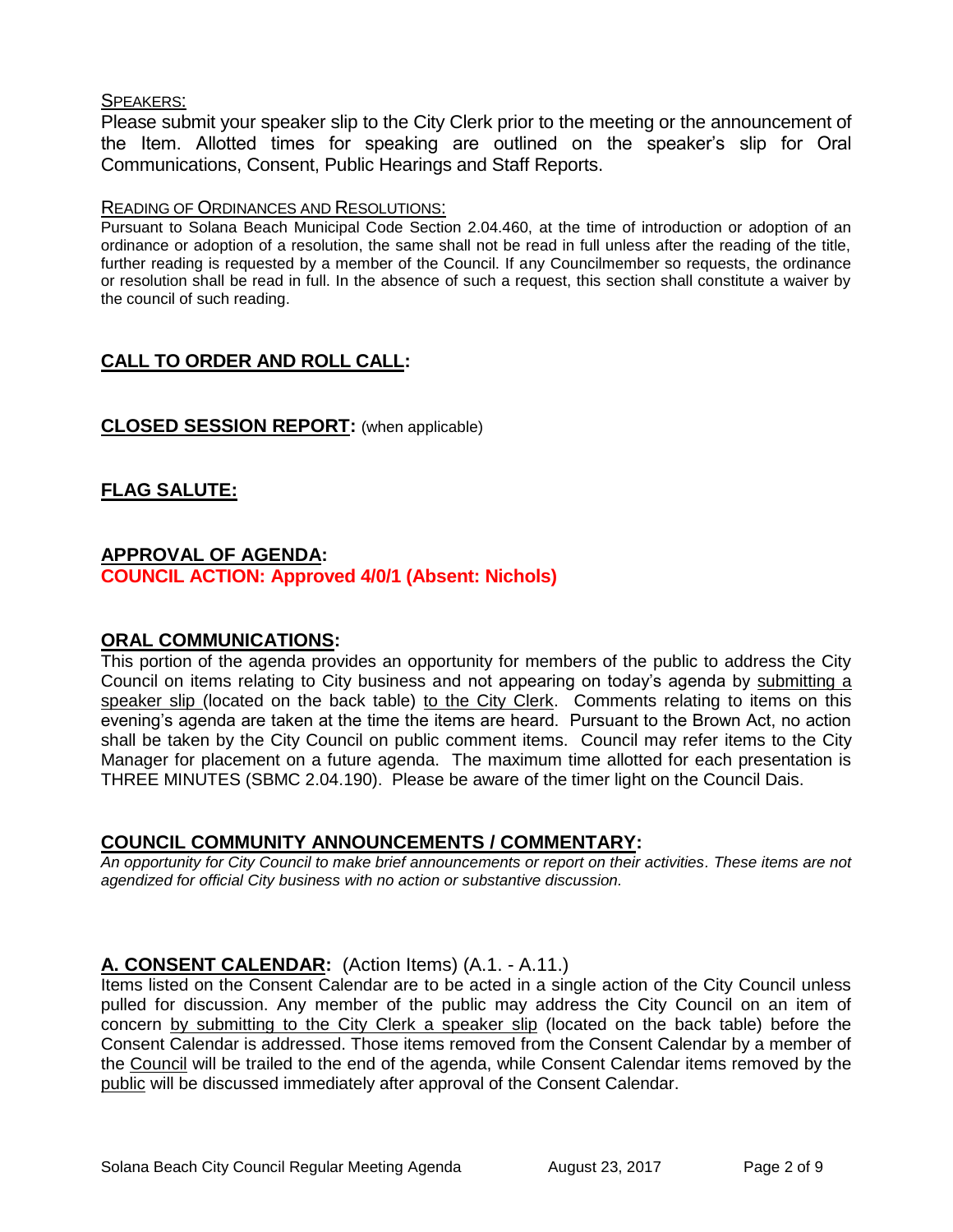## **A.1. Minutes of the City Council.**

Recommendation: That the City Council

1. Approve the Minutes of the City Council Meetings held May 10, 2017. **COUNCIL ACTION: Approved 4/0/1 (Absent: Nichols)**

#### **A.2. Register Of Demands.** (File 0300-30)

Recommendation: That the City Council

1. Ratify the list of demands for June 24 – August 4, 2017.

[Item A.2. Report \(click here\)](https://solanabeach.govoffice3.com/vertical/Sites/%7B840804C2-F869-4904-9AE3-720581350CE7%7D/uploads/Item_A.2._Report_(click_here)_-_8-23-17.PDF)

*Posted Reports & Supplemental Docs contain records up to the cut off time, prior to the start of the meeting, for processing new submittals. The final official record containing handouts, PowerPoints, etc. can be obtained through a Records Request to the City Clerk's Office.* **COUNCIL ACTION: Approved 4/0/1 (Absent: Nichols)**

#### **A.3. General Fund Adopted Budget for Fiscal Year 2017-2018 Changes.** (File 0330-30)

Recommendation: That the City Council

1. Receive the report listing changes made to the Fiscal Year 2017-2018 General Fund Adopted Budget.

[Item A.3. Report \(click here\)](https://solanabeach.govoffice3.com/vertical/Sites/%7B840804C2-F869-4904-9AE3-720581350CE7%7D/uploads/Item_A.3._Report_(click_here)_-_8-23-17.PDF)

*Posted Reports & Supplemental Docs contain records up to the cut off time, prior to the start of the meeting, for processing new submittals. The final official record containing handouts, PowerPoints, etc. can be obtained through a Records Request to the City Clerk's Office.* **COUNCIL ACTION: Approved 4/0/1 (Absent: Nichols)**

## **A.4. Memorandum of Understanding between the City and the Miscellaneous Employee Group.** (File 0530-30)

Recommendation: That the City Council

1. Adopt **Resolution 2017-134** approving a Three-Year Memorandum of Understanding between the City and the SBEA-MISC group for Fiscal Years 2017-18, FY 2018-19, FY 2019-20.

[Item A.4. Report \(click here\)](https://solanabeach.govoffice3.com/vertical/Sites/%7B840804C2-F869-4904-9AE3-720581350CE7%7D/uploads/Item_A.4._Report_(click_here)_-_8-23-17.PDF)

*Posted Reports & Supplemental Docs contain records up to the cut off time, prior to the start of the meeting, for processing new submittals. The final official record containing handouts, PowerPoints, etc. can be obtained through a Records Request to the City Clerk's Office.* **COUNCIL ACTION: Approved 4/0/1 (Absent: Nichols)**

#### **A.5. Solana Beach Pump Station Design Agreement to Add Ground Water Sampling, NPDES Permitting Assistance and Construction Bid Support.** (File 1040-30)

Recommendation: That the City Council

1. Adopt **Resolution 2017-132** approving an amendment to the Solana Beach Pump Station professional services agreement with Dudek for an increase of \$10,000 and an amended total contract amount of \$287,810.

Item A.5. [Report \(click here\)](https://solanabeach.govoffice3.com/vertical/Sites/%7B840804C2-F869-4904-9AE3-720581350CE7%7D/uploads/Item_A.5._Report_(click_here)_-_8-23-17.PDF)

*Posted Reports & Supplemental Docs contain records up to the cut off time, prior to the start of the meeting, for processing new submittals. The final official record containing handouts, PowerPoints, etc. can be obtained through a Records Request to the City Clerk's Office.* **COUNCIL ACTION: Approved 4/0/1 (Absent: Nichols)**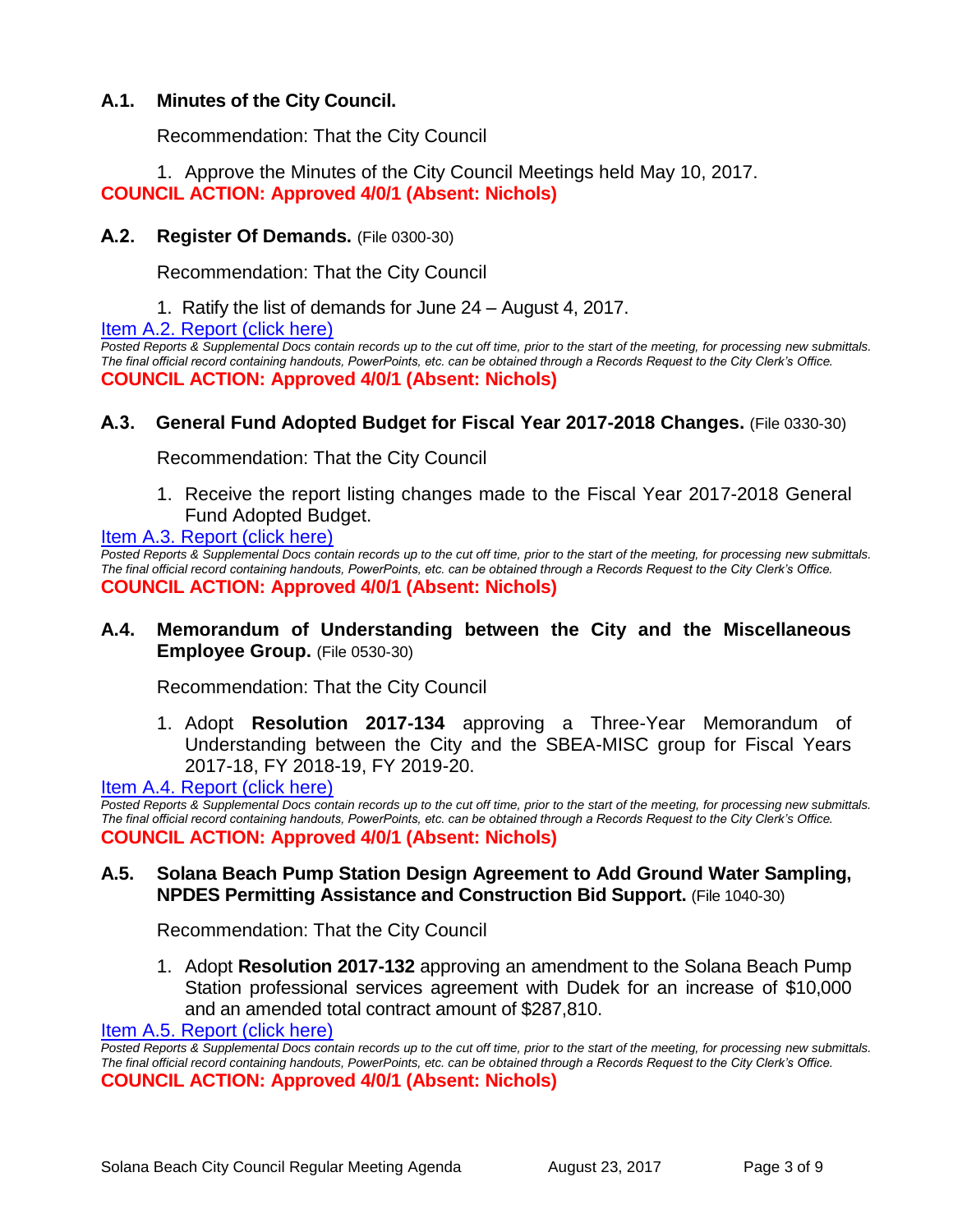**A.6. Job Description Reclassifications for the Community Services Coordinator Position to Management Assistant and Adopting the Senior Accountant.** (File 0510-40)

Recommendation: That the City Council

1. Adopt **Resolution 2017-133** reclassifying the Community Services Coordinator position to a Management Assistant position, amending the Salary Schedule 3 accordingly and adopting the Senior Accountant job description.

[Item A.6. Report \(click here\)](https://solanabeach.govoffice3.com/vertical/Sites/%7B840804C2-F869-4904-9AE3-720581350CE7%7D/uploads/Item_A.6._Report_(click_here)_-_8-23-17.PDF)

**Posted Reports & Supplemental Docs contain records up to the cut off time, prior to the start of the meeting, for processing new submittals.** *The final official record containing handouts, PowerPoints, etc. can be obtained through a Records Request to the City Clerk's Office.* **COUNCIL ACTION: Approved 4/0/1 (Absent: Nichols)**

**A.7. Risk Management Contract for Worker Compensation Claims Administration with Tri-Star.** (File 0180-05)

Recommendation: That the City Council

1. Adopt **Resolution 2017-121** ratifying the Tri-Star contract that was executed by the City on August 1, 2016 through June 30, 2018.

[Item A.7. Report \(click here\)](https://solanabeach.govoffice3.com/vertical/Sites/%7B840804C2-F869-4904-9AE3-720581350CE7%7D/uploads/Item_A.7._Report_(click_here)_-_8-23-17.PDF)

*Posted Reports & Supplemental Docs contain records up to the cut off time, prior to the start of the meeting, for processing new submittals. The final official record containing handouts, PowerPoints, etc. can be obtained through a Records Request to the City Clerk's Office.* **COUNCIL ACTION: Approved 4/0/1 (Absent: Nichols)**

#### **A.8. Traffic Service Maintenance Agreement to Increase Funding for Additional Services.** (File 0860-55)

Recommendation: That the City Council

1. Adopt **Resolution 2017-130** authorizing the City Manager to execute the Professional Services Agreement with Siemens Industry, Inc. for traffic signal maintenance services for FY 2017-18 to increase the compensation by \$80,000 for a contract total amount not to exceed \$105,572.

[Item A.8. Report \(click here\)](https://solanabeach.govoffice3.com/vertical/Sites/%7B840804C2-F869-4904-9AE3-720581350CE7%7D/uploads/Item_A.8._Report_(click_here)_-_8-23-17.PDF)

*Posted Reports & Supplemental Docs contain records up to the cut off time, prior to the start of the meeting, for processing new submittals. The final official record containing handouts, PowerPoints, etc. can be obtained through a Records Request to the City Clerk's Office.* **COUNCIL ACTION: Approved 4/0/1 (Absent: Nichols)**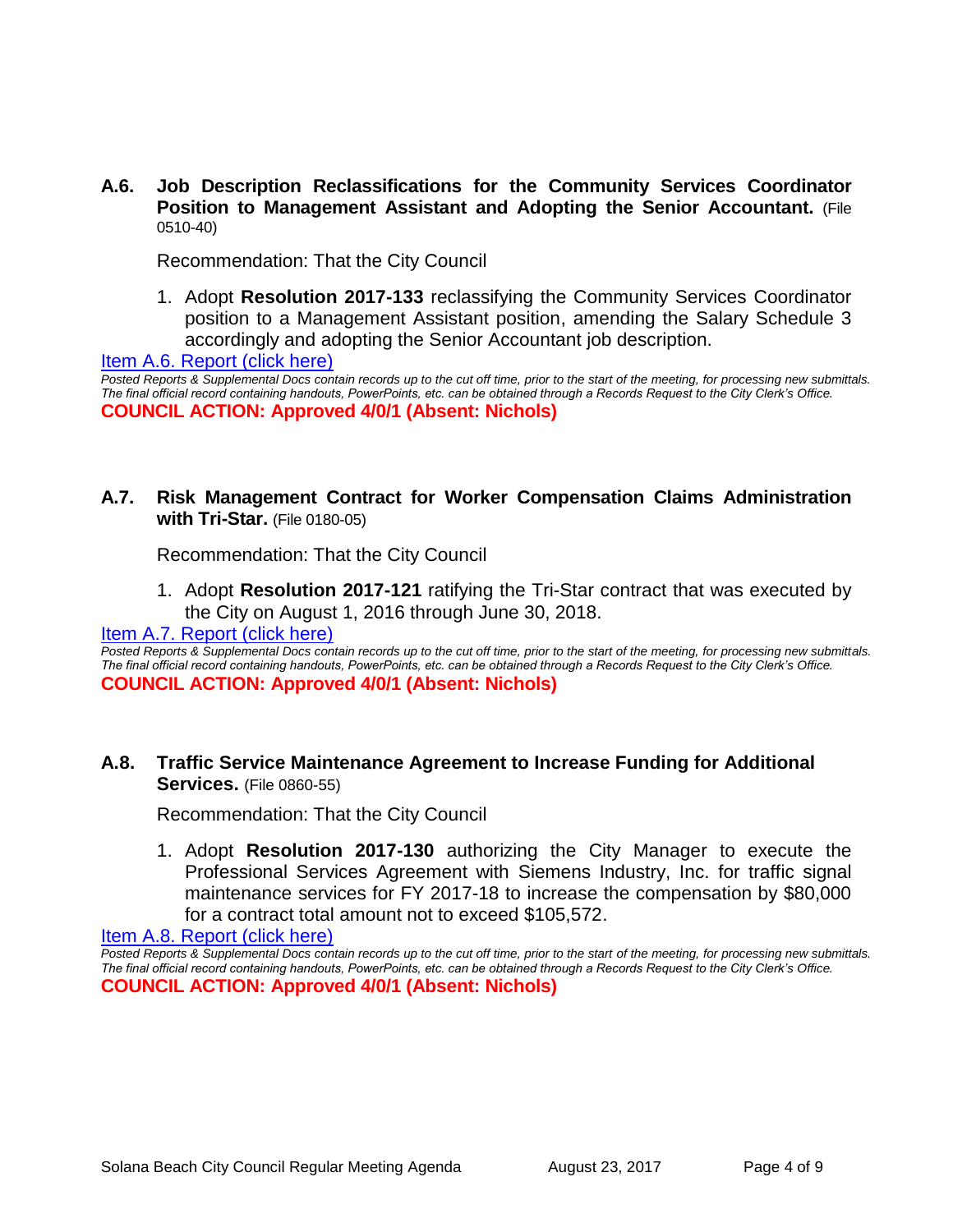#### **A.9. Trash Amendments to the Statewide Water Quality Control Plan.** (File 0850-30)

Recommendation: That the City Council

- 1. Adopt **Resolution 2017-131**:
	- a. Directing Staff to select Track 1 for implementation of the Trash Amendments to the Water Quality Control Plan for the Ocean Waters of California (Ocean Plan) and Part I Trash Provisions of the Water Quality Control Plan for Inland Surface Waters, Enclosed Bays, and Estuaries of California (ISWEBE Plan), adopted in April 2015 and approved by California Office of Administrative Law (OAL) and the U.S. Environmental Protection Agency (U.S. EPA) in December 2015 and January 2016, respectively.
	- b. Authorizing Staff to submit the required written notice to the San Diego Regional Water Quality Control Board by September 5, 2017.

#### [Item A.9. Report \(click here\)](https://solanabeach.govoffice3.com/vertical/Sites/%7B840804C2-F869-4904-9AE3-720581350CE7%7D/uploads/Item_A.9._Report_(click_here)_-_8-23-17.PDF)

*Posted Reports & Supplemental Docs contain records up to the cut off time, prior to the start of the meeting, for processing new submittals. The final official record containing handouts, PowerPoints, etc. can be obtained through a Records Request to the City Clerk's Office.* **COUNCIL ACTION: Approved 4/0/1 (Absent: Nichols)**

#### **A.10. Stevens & Valley Avenues Corridor Improvement Project Additional Funding.** (File 0820-15)

Recommendation: That the City Council

- 1. **Resolution 2017-005**:
	- a. Ratifying the City Manager's decision to approve an increase in Change Order 2 to the construction contract with Dick Miller, Inc. over the contract's approved contingency in the amount of \$48,227 and approving any additional change orders in an amount not to exceed \$20,000 for a total increase in the contract's contingency of \$68,227.
	- b. Approving an additional amount of \$68,227 for work required to complete the project.
	- c. Authorizing a transfer of \$15,000, in appropriations in the Stevens-Valley Avenues Corridor Improvements Project from the City CIP fund to the TransNet fund.
	- d. Authorizing an appropriation of \$58,430 into the Stevens-Valley Avenues Corridor Improvements Project in the TransNet fund.
	- e. Authorizing an appropriation of \$9,797, to be reimbursed by San Elijo Joint Powers Authority, into the Reimbursement Agreement Revenue Account and appropriating the same amount into the project budget unit in the City CIP fund.
	- f. Authorizing the City Treasurer to amend the Fiscal Year 2017/18 Adopted Budget accordingly.

[Item A.10. Report \(click here\)](https://solanabeach.govoffice3.com/vertical/Sites/%7B840804C2-F869-4904-9AE3-720581350CE7%7D/uploads/Item_A.10._Report_(click_here)_-_8-23-17.PDF)

*Posted Reports & Supplemental Docs contain records up to the cut off time, prior to the start of the meeting, for processing new submittals. The final official record containing handouts, PowerPoints, etc. can be obtained through a Records Request to the City Clerk's Office.* **COUNCIL ACTION: Approved 4/0/1 (Absent: Nichols)**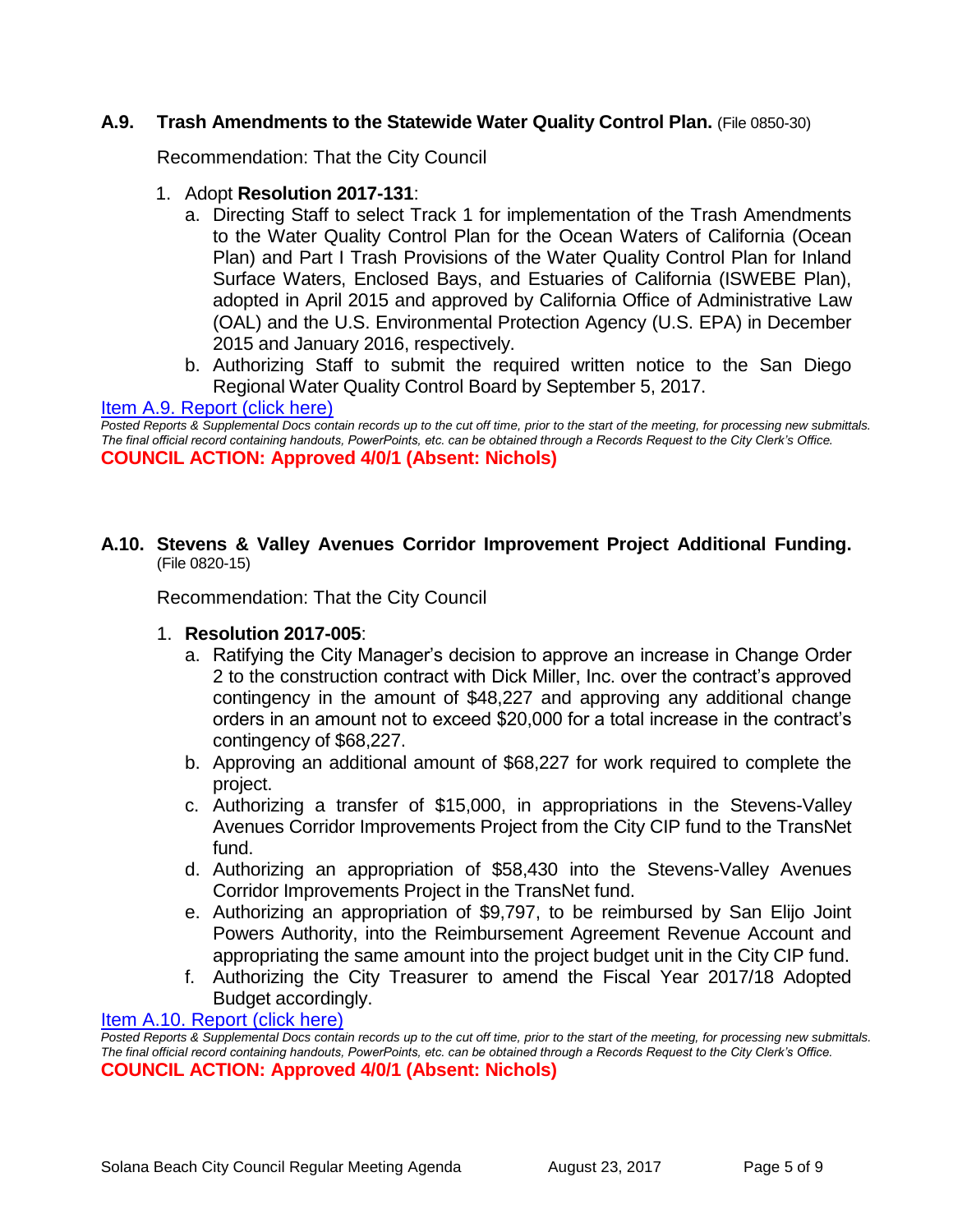#### **A.11. Application to the County of San Diego for a Neighborhood Reinvestment Program Grant for the La Colonia Skate Park.** (File 0720-30)

Recommendation: That the City Council

- 1. Adopt **Resolution 2017-015**:
	- a. Confirming that the City of Solana Beach is a public agency under the laws of the State of California.
	- b. Approving the filing of an application, in the amount of \$270,000, with the County of San Diego for Neighborhood Reinvestment Program funding during the County's 2017-2018 fiscal year.
	- c. Authorizing the City Manager to sign a grant agreement with the County of San Diego for Neighborhood Reinvestment Program funds for the 2017-2018 Fiscal Year.

[Item A.11. Report \(click here\)](https://solanabeach.govoffice3.com/vertical/Sites/%7B840804C2-F869-4904-9AE3-720581350CE7%7D/uploads/Item_A.11._Report_(click_here)_-_8-23-17.PDF)

*Posted Reports & Supplemental Docs contain records up to the cut off time, prior to the start of the meeting, for processing new submittals. The final official record containing handouts, PowerPoints, etc. can be obtained through a Records Request to the City Clerk's Office.* **COUNCIL ACTION: Approved 4/0/1 (Absent: Nichols)**

# **C. STAFF REPORTS**: (C.1.)

*Submit speaker slips to the City Clerk.*

## **C.1. Refunding of Successor Agency Tax Allocation Bonds.** (File 0340-45)

Recommendation: That the City Council

- 1. Adopt **Resolution SA-018** authorizing the issuance and sale of Tax Allocation Refunding Bonds and approving certain other actions in connections therewith.
- 2. Adopt **Resolution 2017-103** approving the issuance of Tax Allocation Refunding Bonds by the SA.

#### [Item C.1. Report \(click here\)](https://solanabeach.govoffice3.com/vertical/Sites/%7B840804C2-F869-4904-9AE3-720581350CE7%7D/uploads/Item_C.1._Report_(click_here)_-_8-23-17.PDF)

**Posted Reports & Supplemental Docs contain records up to the cut off time, prior to the start of the meeting, for processing new submittals.** *The final official record containing handouts, PowerPoints, etc. can be obtained through a Records Request to the City Clerk's Office.* **COUNCIL ACTION: Approved 4/0/1 (Absent: Nichols)**

## **B. PUBLIC HEARINGS:** (B.1. – B.3.)

This portion of the agenda provides citizens an opportunity to express their views on a specific issue as required by law after proper noticing by submitting a speaker slip (located on the back table) to the City Clerk. After considering all of the evidence, including written materials and oral testimony, the City Council must make a decision supported by findings and the findings must be supported by substantial evidence in the record. An applicant or designees for a private development/business project, for which the public hearing is being held, is allotted a total of fifteen minutes to speak, as per SBMC 2.04.210. A portion of the fifteen minutes may be saved to respond to those who speak in opposition. All other speakers have three minutes each. Please be aware of the timer light on the Council Dais.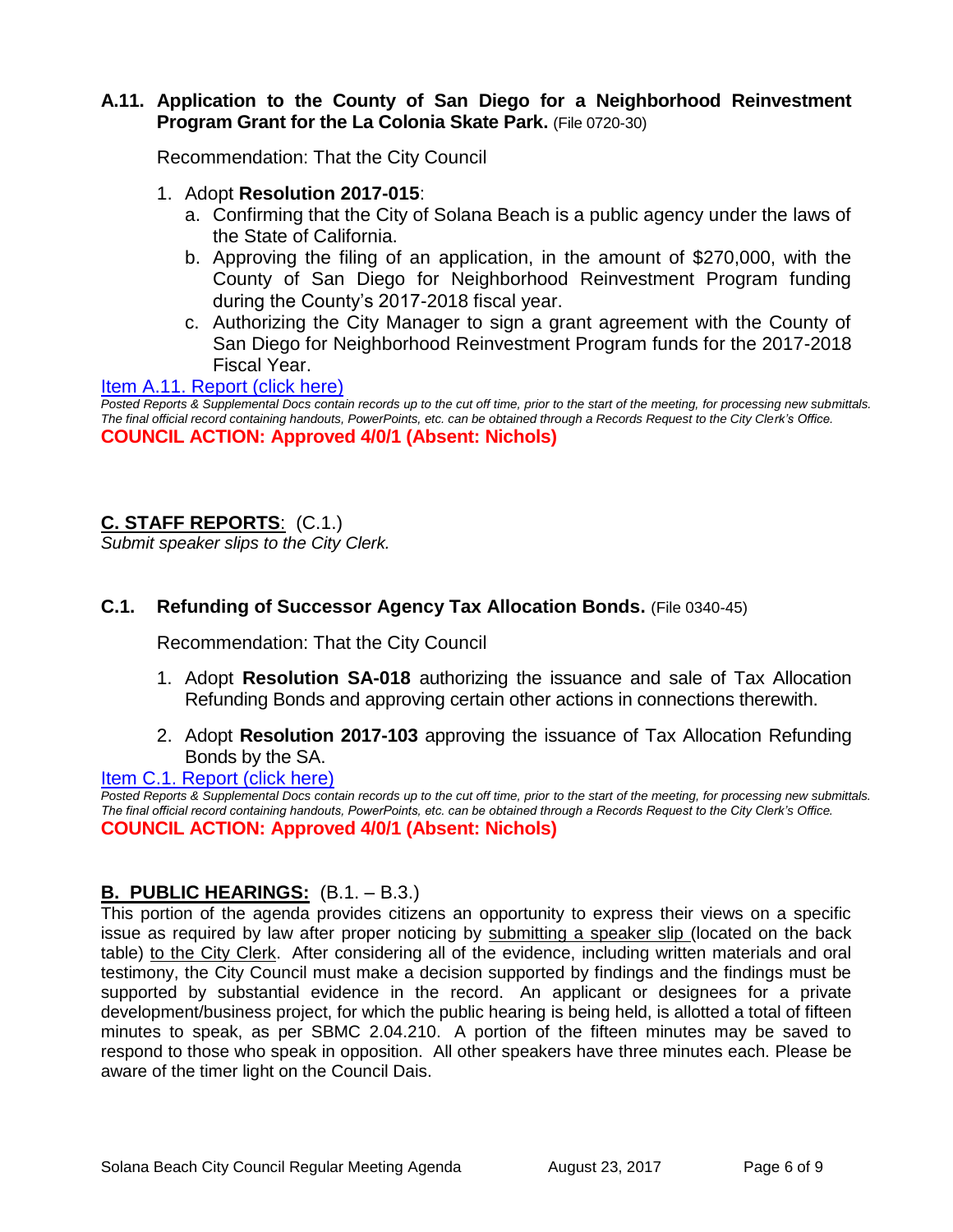## **B.1. Public Hearing: 316 Glencrest Drive, Applicants: Shai and Rebecca Cherry, Case# 17-16-41.** (File 0600-40)

Recommendation: The proposed project meets the minimum zoning requirements under the SBMC, may be found to be consistent with the General Plan and may be found, as conditioned, to meet the discretionary findings required as discussed in this report to approve a DRP (Development Review Permit) and administratively issue a SDP (Structure Development Permit). Therefore, Staff recommends that the City Council:

- 1. Conduct the Public Hearing: Open the Public Hearing, Report Council Disclosures, Receive Public Testimony, and Close the Public Hearing.
- 2. Find the project exempt from the California Environmental Quality Act pursuant to Section 15303 of the State CEQA Guidelines; and
- 3. If the City Council makes the requisite findings and approves the project, adopt **Resolution 2017-127** conditionally approving a DRP and an SDP to construct a 282 square-foot, first-floor addition and construct a new 574 square-foot secondfloor addition to an existing single-story, single-family residence with an attached, two-car garage and perform associated site improvements at 316 Glencrest Drive, Solana Beach.

[Item B.1. Report \(click here\)](https://solanabeach.govoffice3.com/vertical/Sites/%7B840804C2-F869-4904-9AE3-720581350CE7%7D/uploads/Item_B.1._Report_(click_here)_-_8-23-17.PDF) *Posted Reports & Supplemental Docs contain records up to the cut off time, prior to the start of the meeting, for processing new submittals. The final official record containing handouts, PowerPoints, etc. can be obtained through a Records Request to the City Clerk's Office.* **COUNCIL ACTION: Approved 4/0/1 (Absent: Nichols)**

## **B.2. Public Hearing: 425 South Rios Avenue, Applicants: Cori and Adam Daniels, Case# 17-17-05.** (File 0600-40)

Recommendation: The proposed project meets the minimum zoning requirements under the SBMC, may be found to be consistent with the General Plan and may be found, as conditioned, to meet the discretionary findings required as discussed in this report to approve a DRP (Development Review Permit) and administratively issue a SDP (Structure Development Permit. Therefore, Staff recommends that the City Council:

- 1. Conduct the Public Hearing: Open the Public Hearing, Report Council Disclosures, Receive Public Testimony, and Close the Public Hearing.
- 2. Find the project exempt from the California Environmental Quality Act pursuant to Section 15303 of the State CEQA Guidelines; and
- 3. If the City Council makes the requisite findings and approves the project, adopt **Resolution 2017-128** conditionally approving a DRP and an SDP to demolish an existing single-family residence and construct a replacement split-level, singlefamily residence with an attached two-car garage and an attached ADU, and perform associated site improvements at 425 South Rios Avenue, Solana Beach.

[Item B.2. Report \(click here\)](https://solanabeach.govoffice3.com/vertical/Sites/%7B840804C2-F869-4904-9AE3-720581350CE7%7D/uploads/Item_B.2._Report_(click_here)_-_8-23-17.PDF)

*Posted Reports & Supplemental Docs contain records up to the cut off time, prior to the start of the meeting, for processing new submittals. The final official record containing handouts, PowerPoints, etc. can be obtained through a Records Request to the City Clerk's Office.* **COUNCIL ACTION: Approved 4/0/1 (Absent: Nichols)**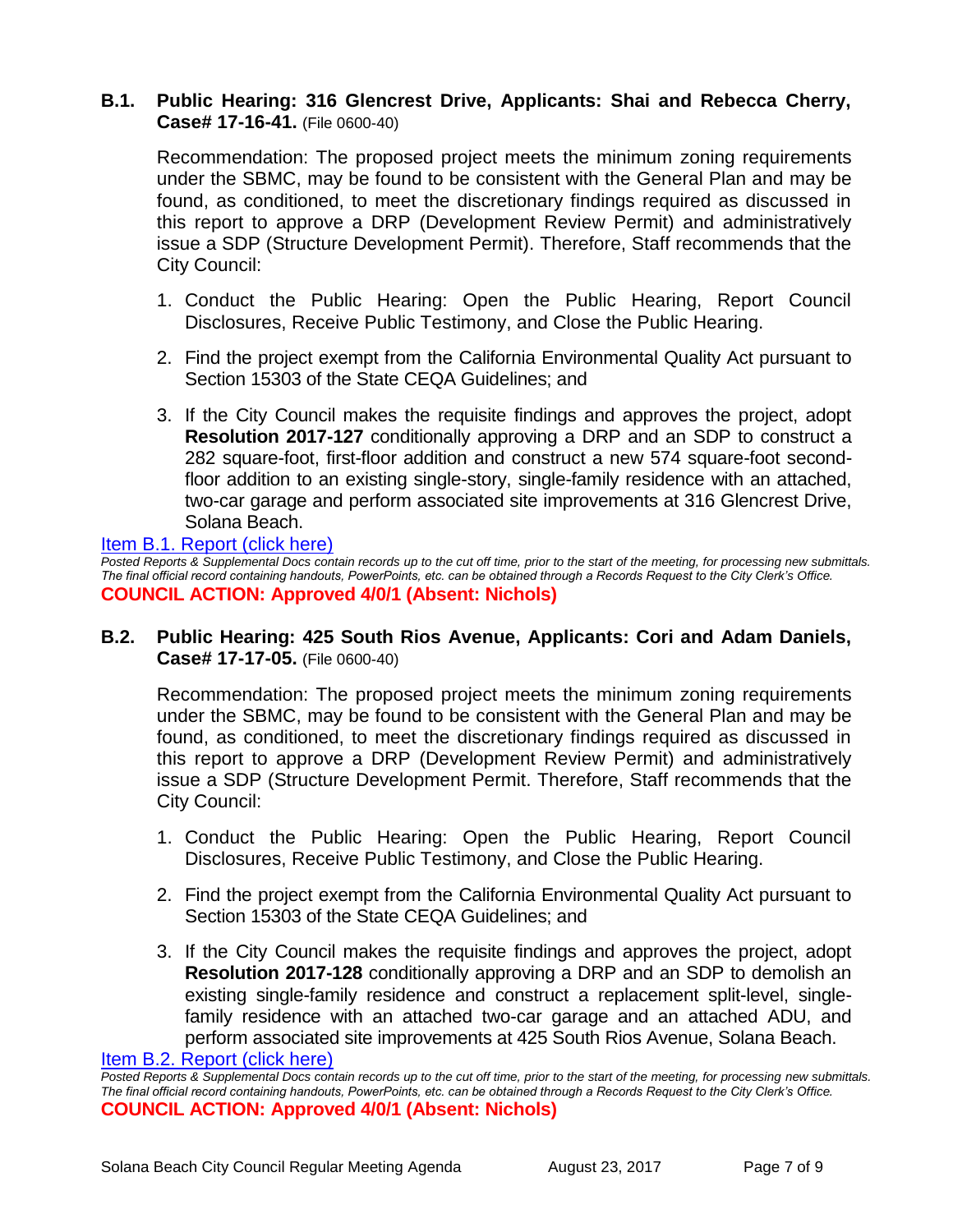#### **B.3. Public Hearing: 447 S. Sierra Avenue, Applicant: Solana Beach and Tennis Club, Case No: 17-15-13 Time Extension.** (File 0610-60)

Recommendation: That the City Council

- 1. Conduct the Public Hearing: Open the public hearing, Report Council disclosures, Receive public testimony, Close the public hearing.
- 2. If the Council can make the required findings, adopt **Resolution 2017-129**, approving the request for a Time Extension for approvals and entitlements in Case No. 17-15-13 and setting the expiration date on August 25, 2018.

[Item B.3. Report \(click here\)](https://solanabeach.govoffice3.com/vertical/Sites/%7B840804C2-F869-4904-9AE3-720581350CE7%7D/uploads/Item_B.3._Report_(click_here)_-_8-23-17.PDF)

[B.3. Updated Report #1](https://solanabeach.govoffice3.com/vertical/Sites/%7B840804C2-F869-4904-9AE3-720581350CE7%7D/uploads/B.3._Updated_Report_1_-_8-23-17.pdf)

[B.3. Updated Report #2](https://solanabeach.govoffice3.com/vertical/Sites/%7B840804C2-F869-4904-9AE3-720581350CE7%7D/uploads/B.3._Updated_Report_2_-_8-23-17.pdf)

[B.3. Supplemental Documents](https://solanabeach.govoffice3.com/vertical/Sites/%7B840804C2-F869-4904-9AE3-720581350CE7%7D/uploads/B.3._Supplemental_Documents_-_Updated_8-23_at_315pm_-_R.pdf) Updated 8-23 at 315 pm - R

Posted Reports & Supplemental Docs contain records up to the cut off time, prior to the start of the meeting, for processing new submittals. *The final official record containing handouts, PowerPoints, etc. can be obtained through a Records Request to the City Clerk's Office.* **COUNCIL ACTION: Approved 4/0/1 (Absent: Nichols)**

## **COMPENSATION & REIMBURSEMENT DISCLOSURE:**

GC: Article 2.3. Compensation: 53232.3. (a) Reimbursable expenses shall include, but not be limited to, meals, lodging, and travel. 53232.3 (d) Members of a legislative body shall provide brief reports on meetings attended at the expense of the local agency at the next regular meeting of the legislative body.

# **COUNCIL COMMITTEE REPORTS:**

## **Regional Committees: (outside agencies, appointed by this Council)**

- a. City Selection Committee (meets twice a year) Nichols (Edson, alternate).
- b. County Service Area 17 Marshall (Nichols, alternate).
- c. Escondido Creek Watershed Authority Marshall/Staff (no alternate).
- d. League of Ca. Cities' San Diego County Executive Committee Nichols (Edson, alternate) and any subcommittees.
- e. League of Ca. Cities' Local Legislative Committee Nichols (Edson, alternate)
- f. League of Ca. Cities' Coastal Cities Issues Group (CCIG) Nichols (Edson, alternate)
- g. North County Dispatch JPA Marshall (Edson, alternate).
- h. North County Transit District Edson (Nichols, alternate)
- i. Regional Solid Waste Association (RSWA) Nichols (Hegenauer, alternate).
- j. SANDAG Zito (Primary), Edson (1<sup>st</sup> alternate), Nichols (2<sup>nd</sup> alternate) and any subcommittees.
- k. SANDAG Shoreline Preservation Committee Zito (Hegenauer, alternate).
- l. San Dieguito River Valley JPA Hegenauer (Nichols, alternate).
- m. San Elijo JPA Marshall, Zito (City Manager, alternate).
- n. 22<sup>nd</sup> Agricultural District Association Community Relations Committee Marshall, Edson.

# **Standing Committees: (All Primary Members)** *(Permanent Committees)*

- a. Business Liaison Committee Zito, Edson.
- b. Highway 101 / Cedros Ave. Development Committee Edson, Nichols.
- c. Fire Dept. Management Governance & Organizational Evaluation Edson, Hegenauer
- d. I-5 Construction Committee Zito, Edson.
- e. Parks and Recreation Committee Nichols, Zito
- f. Public Arts Committee Marshall, Hegenauer.
- g. School Relations Committee Nichols, Hegenauer.